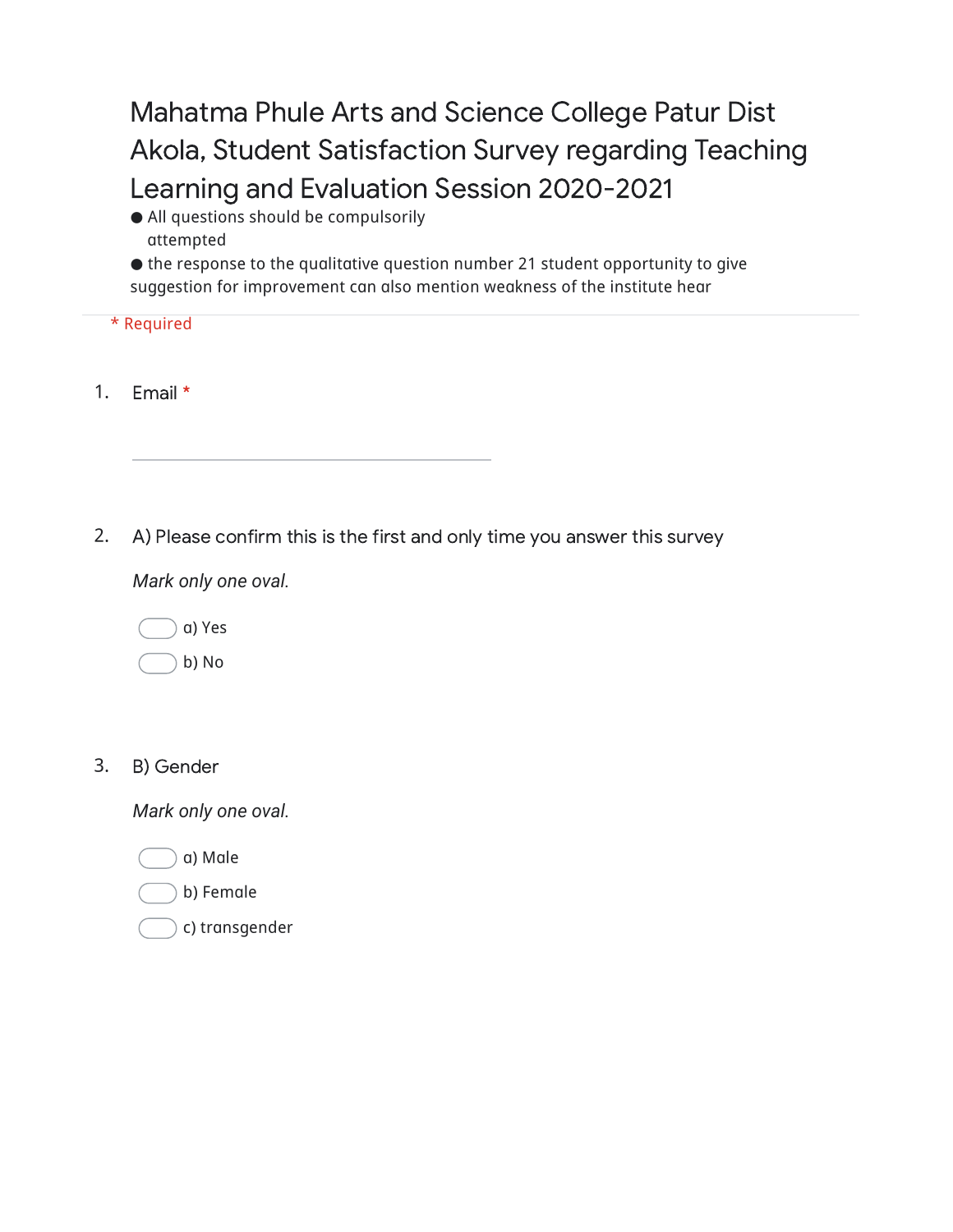4. C) What Subject area are you pursuing ?

*Mark only one oval.*



- 5. Mobile No.
- 6. 1) How much of the syllabus was covered in the class?

## *Mark only one oval.*



7. 2) How well did the teachers prepare for the classes?

- A) Thoroughly
- B) Satisfactorily
- C) Poorly
- D) Indifferently
- E) Won't teach at all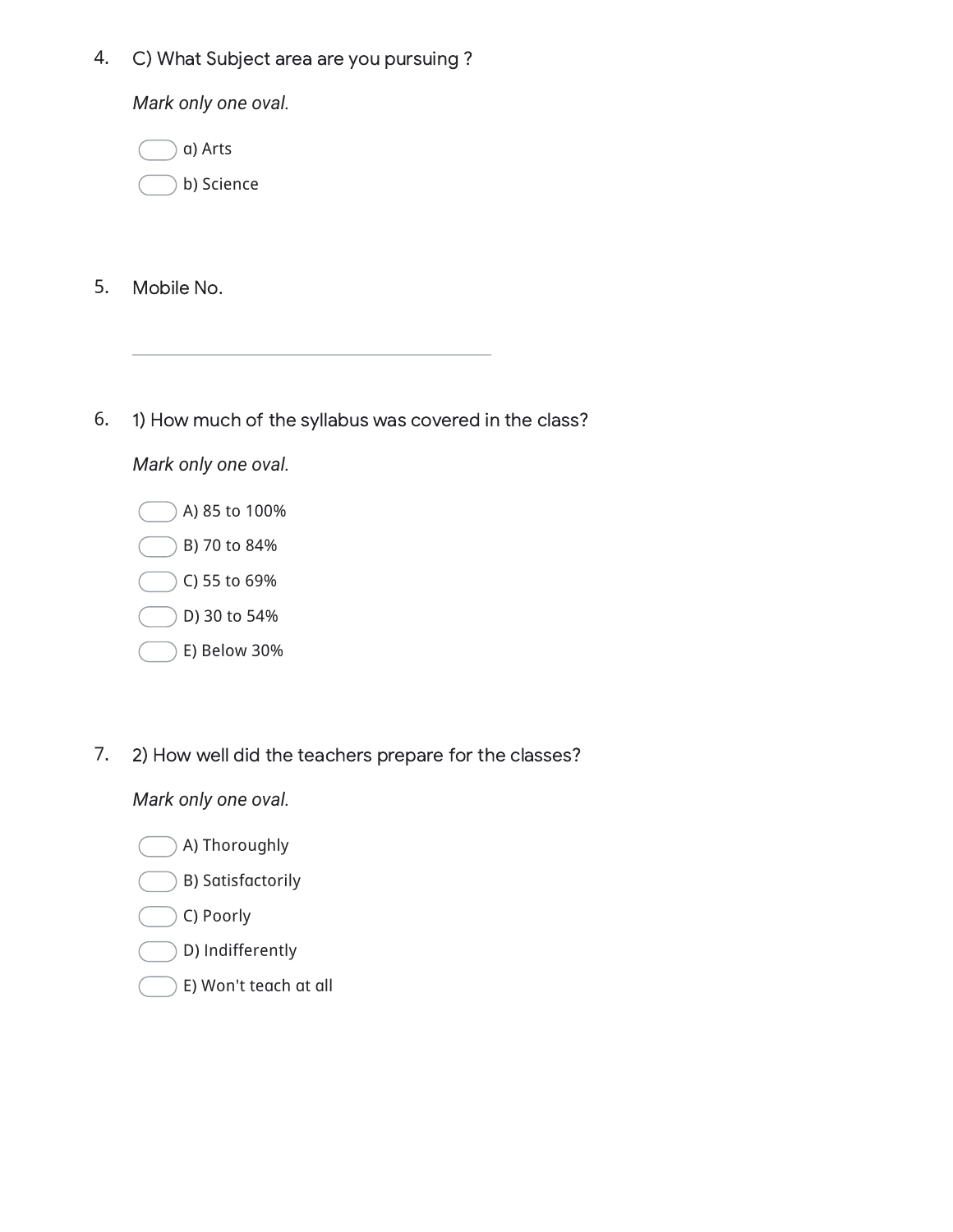8. 3) How well were the teachers able to communicate?

*Mark only one oval.*

A) Always Effective B) Sometimes effective C) Just satisfactorily

- D) Generally ineffective
- E) very poor communication
- 9. 4) The teachers approach to teaching can best be described as

*Mark only one oval.*

- A) Excellent B) Very good C) Good
- D) Fair
- E) poor
- 10. 5)Fairness of the internal evaluation process by the teachers

*Mark only one oval.*

A)Always Fair

- C) Sometimes unfair
- B) Usually fair
- D) Usually unfair
- E) unfair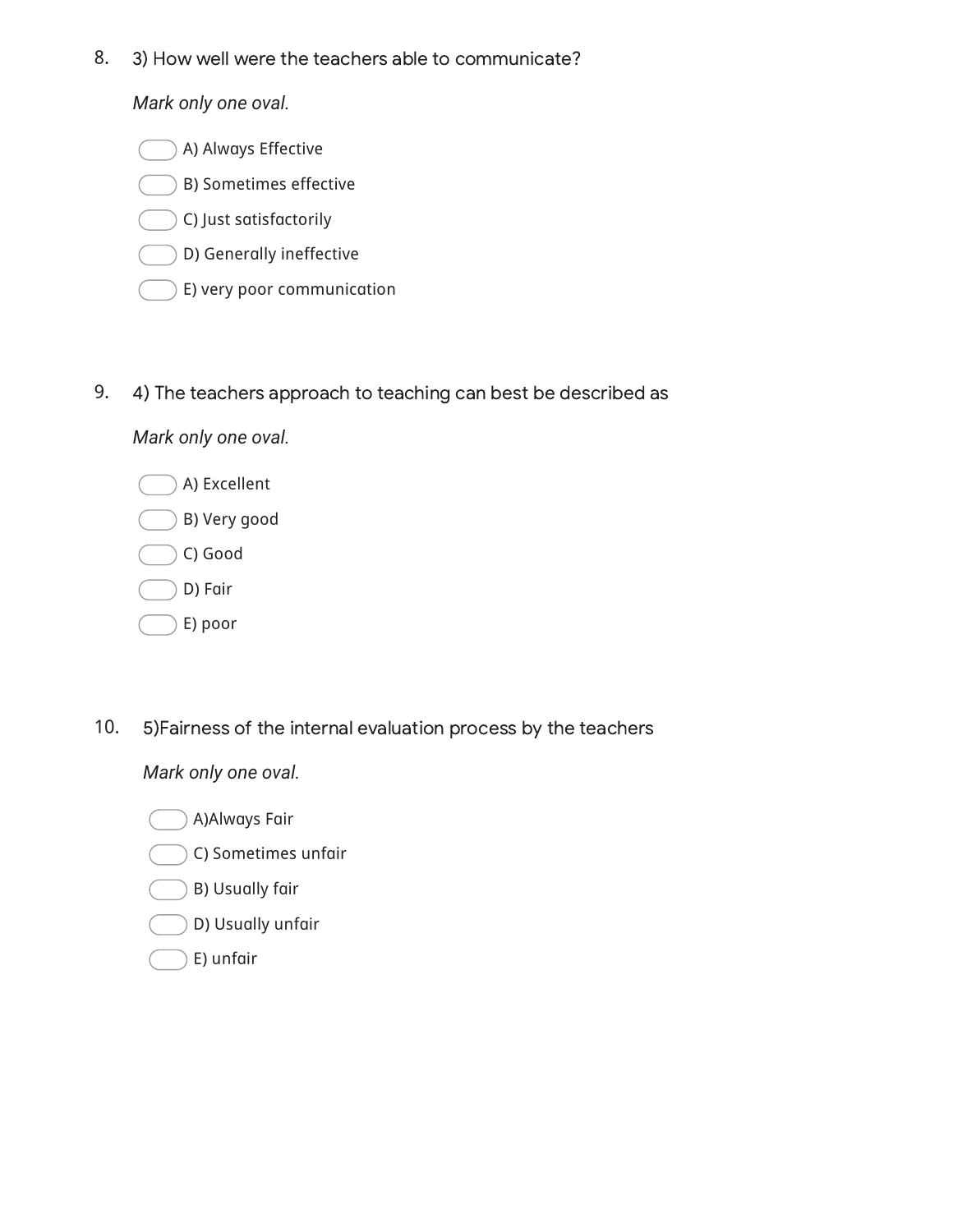11. 6) Was your performance in assignment discussed with you?

*Mark only one oval.*

A) Every time B) Usually C) Occasionally/Sometimes D) Rarely E) Never

12. 7) The institute takes active interest in promoting internship, Student exchange, field visit opportunities for students

*Mark only one oval.*

| A) Regularly |
|--------------|
| B) Often     |
| C) Sometimes |
| D) Rarely    |
| E) Never     |

13. 8) the teaching and mentoring process in your institution facilitates you in cognitive social and emotional growth.

- A) significantly
- B) very well
- C) moderately
- D) marginally
- E) not at all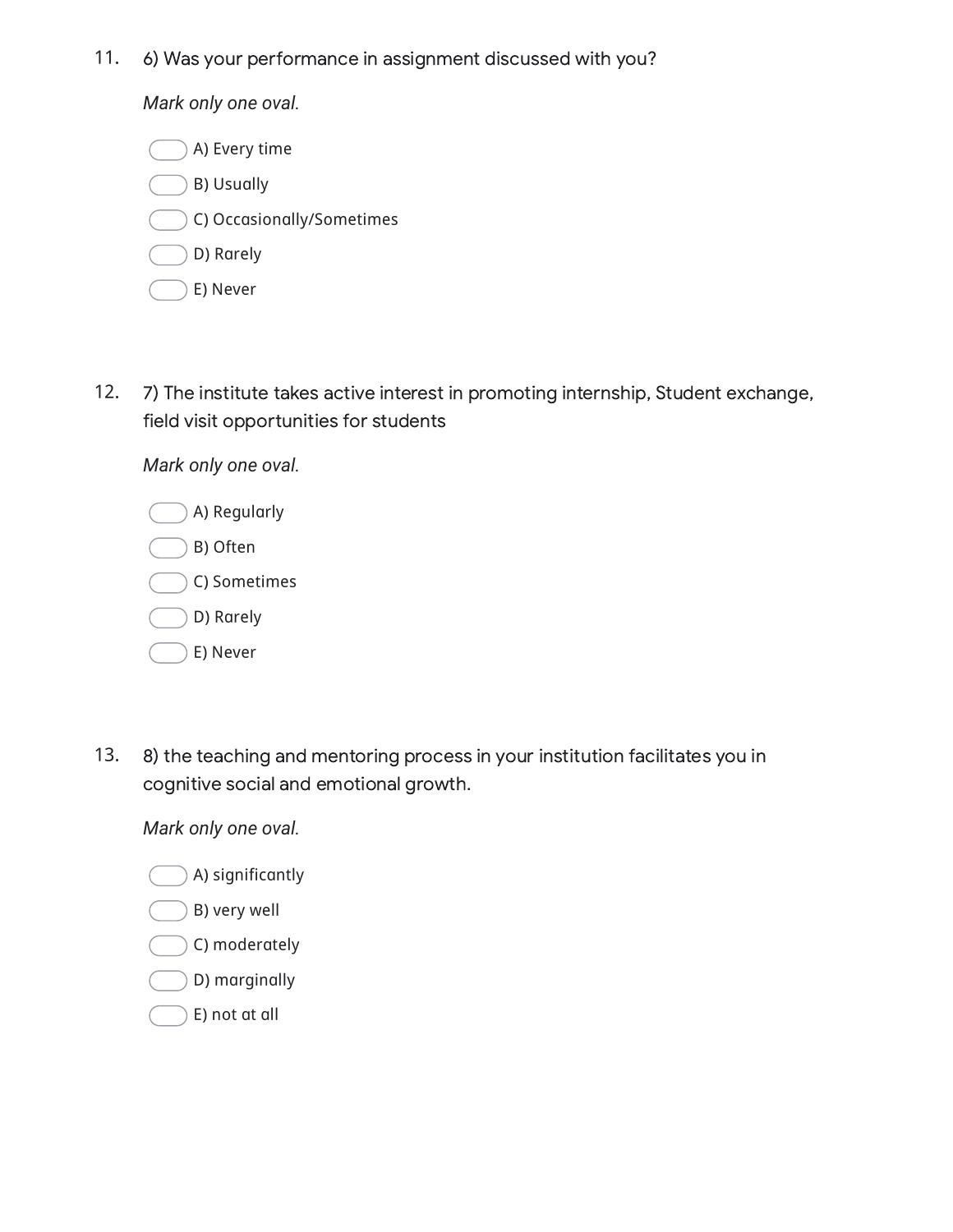14. 9) the institution provides multiple opportunities to learn and grow.

*Mark only one oval.*

A) strongly agree B) agree C) neutral D) disagree E) strongly disagree

15. 10) teachers inform you about your expected competency course outcome and program outcome

*Mark only one oval.*

| A) every time             |
|---------------------------|
| B) usually                |
| C) occasionally /sometime |
| D) Rarely                 |
| E) never                  |

16. 11) your mentor does a necessary follow off with an Assigned task to you

*Mark only one oval.*

- A) every time
- B) usually
- C) occasionally /sometime

D) Rarely

E) never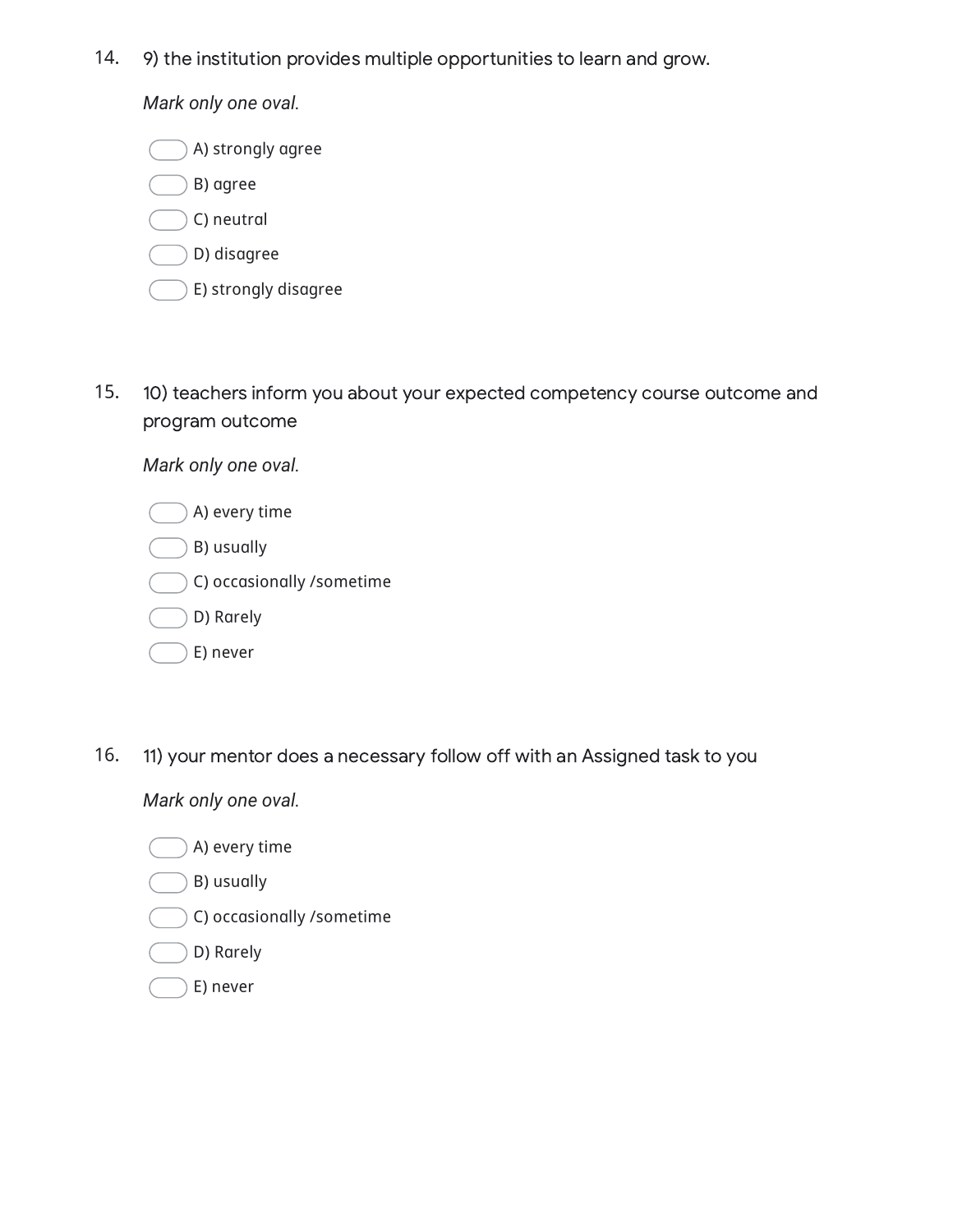17. 12) the Teacher's illustrate the concept through example and application

*Mark only one oval.*

A) every time B) usually C) occasionally /sometime D) Rarely E) never

18. 13) the teachers identify your strength and increased you with providing right level of challenges

*Mark only one oval.*



19. 14) teachers are able to identify your weaknesses and help you to overcome them

- A) every time
- B) usually
- C) occasionally /sometime
- D) Rarely
- E) never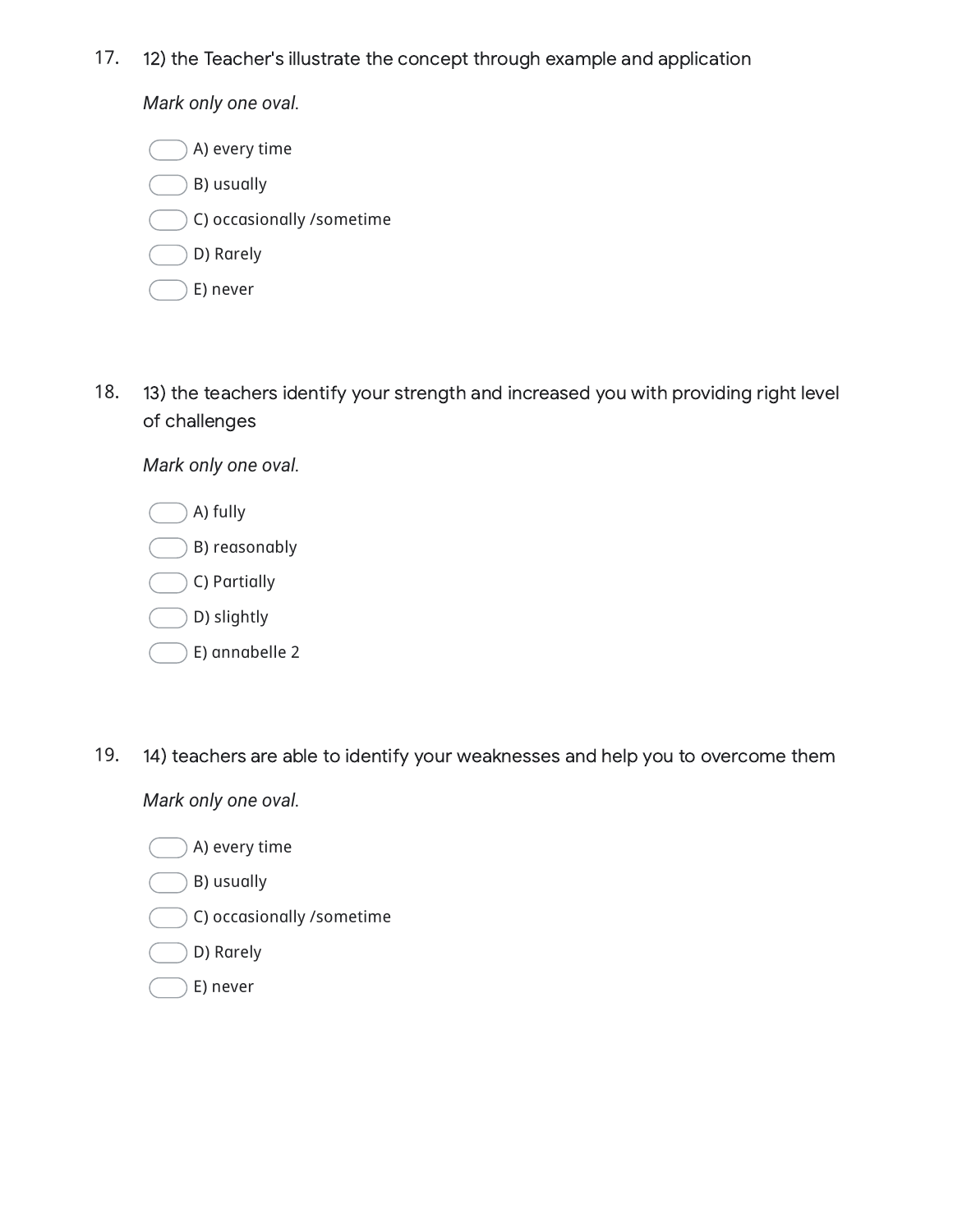20. 15) the institution makes effort to engage student in the monitoring review and continuous quality improvement of the teaching learning process

*Mark only one oval.*



- C) neutral
- D) disagree
- E) Strongly disagree
- 21. 16) teachers encourage you to participate in extra curricular activities

## A) strongly agree B) agree C) neutral D) disagree E) Strongly disagree

*Mark only one oval.*

22. 17) the institute/ teachers use student centric methods such as experimential learning participative learning and problem solving methodologies for enhancing learning experiences

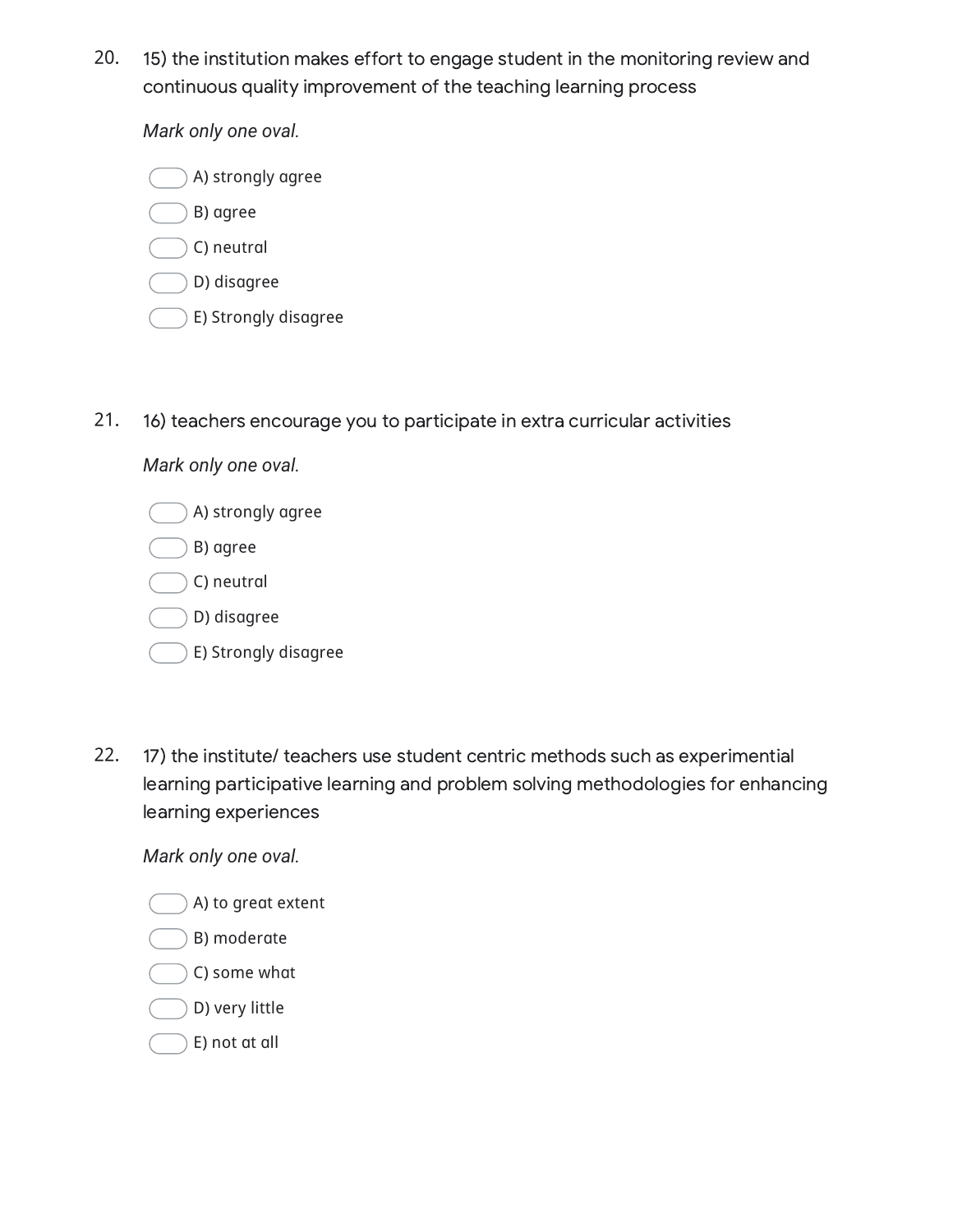23. 18) efforts are made by Institute /teachers to calculate soft skill life skill and employability skills to make you ready for the world of work

*Mark only one oval.*

A) to great extent B) moderate

- C) some what
- D) very little
- E) not at all
- 24. 19) what percentage of teachers use ICT tools such as LCD projector ,multimedia etc while teaching

*Mark only one oval.*

- A) Above 90% B) 70 to 89% C) 50 to 69% D) 30 to 49%
- E) Below 29%
- 25. 20) the overall quality of teaching learning process in your Institute is very good

*Mark only one oval.*

Strongly disagree

## Disagree

- Neutral
- Agree
- Strongly agree